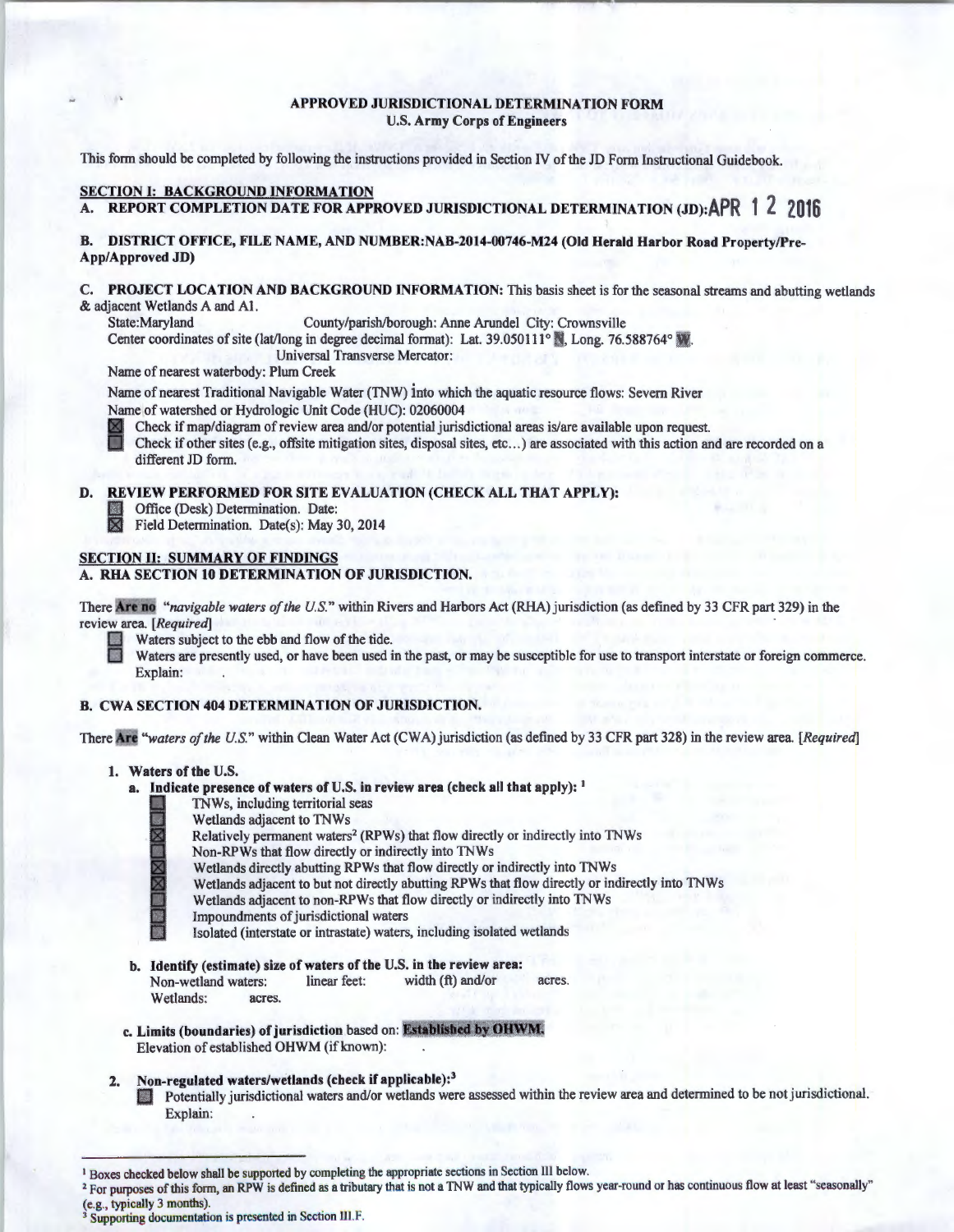## SECTION III: CWA ANALYSIS

## A. TNWs AND WETLANDS ADJACENT TO TNWs

The agencies will assert jurisdiction over TNWs and wetlands adjacent to TNWs. If the aquatic resource is a TNW, complete Section III.A.1 and Section III.D.1. only; if the aquatic resource is a wetland adjacent to a TNW, complete Sections III.A.1 and 2 and Section Ill.D.1.; otherwise, see Section llI.B below.

1. TNW

Identify TNW:

Summarize rationale supporting determination:

#### 2. Wetland adjacent to TNW Summarize rationale supporting conclusion that wetland is "adjacent":

## B. CHARACTERISTICS OF TRIBUTARY (THAT IS NOT A TNW) AND ITS ADJACENT WETLANDS (IF ANY):

This section summarizes information regarding characteristics of the tributary and its adjacent wetlands, if any, and it helps determine whether or not the standards for jurisdiction established under Rapanos have been met.

The agencies will assert jurisdiction over non-navigable tributaries ofTNWs where the tributaries are "relatively permanent waters" (RPWs), i.e. tributaries that typically flow year-round or have continuous flow at least seasonally (e.g., typically 3 months). A wetland that directly abuts an RPW is also jurisdictional. If the aquatic resource is not a TNW, but has year-round (perennial) flow, skip to Section llI.D.2. If the aquatic resource is a wetland directly abutting a tributary with perennial flow, skip to Section 111.D.4.

A wetland that is adjacent to but that does not directly abut an RPW requires a significant nexus evaluation. Corps districts and EPA regions will include in the record any available information that documents the existence of a significant nexus between a relatively permanent tributary that is not perennial (and its adjacent wetlands if any) and a traditional navigable water, even though a significant nexus finding is not required as a matter of law.

If the waterbody4 is not an RPW, or a wetland directly abutting an RPW, a JD will require additional data to determine ifthe waterbody has a significant nexus with a TNW. If the tributary has adjacent wetlands, the significant nexus evaluation must consider the tributary in combination with all of its adjacent wetlands. This significant nexus evaluation that combines, for analytical purposes, the tributary and all of its adjacent wetlands is used whether the review area identified in the JD request is the tributary, or its adjacent wetlands, or both. If the JD covers a tributary with adjacent wetlands, complete Section 111.B.1 for the tributary, Section 111.B.2 for any onsite wetlands, and Section IU.B.3 for all wetlands adjacent to that tributary, both onsite and offsite. The determination whether a significant nexus exists is determined in Section 111.C below.

1. Characteristics of non-TNWs that flow directly or indirectly into TNW

- (i) General Area Conditions: Watershed size: 87.97 Pick List Drainage area: 87.97 Pick List Average annual rainfall: 55 inches Average annual snowfall: 10 inches
- (ii) Physical Characteristics:
	- (a) Relationship with TNW:  $\times$  Tributary flows directly into TNW.  $\times$  Tributary flows through  $t$  tributaries before entering TNW.

Project waters are 1-2 river miles from TNW. Project waters are 1 (or less) river miles from RPW. Project waters are 1-2 aerial (straight) miles from TNW. Project waters are 1-2 aerial (straight) miles from RPW. Project waters cross or serve as state boundaries. Explain:

Identify flow route to TNW<sup>5</sup>: NE. Tributary stream order, if known:

<sup>5</sup> Flow route can be described by identifying, e.g., tributary a, which flows through the review area, to flow into tributary b, which then flows into TNW.

<sup>&</sup>lt;sup>4</sup> Note that the Instructional Guidebook contains additional information regarding swales, ditches, washes, and erosonal features generally and in the arid West.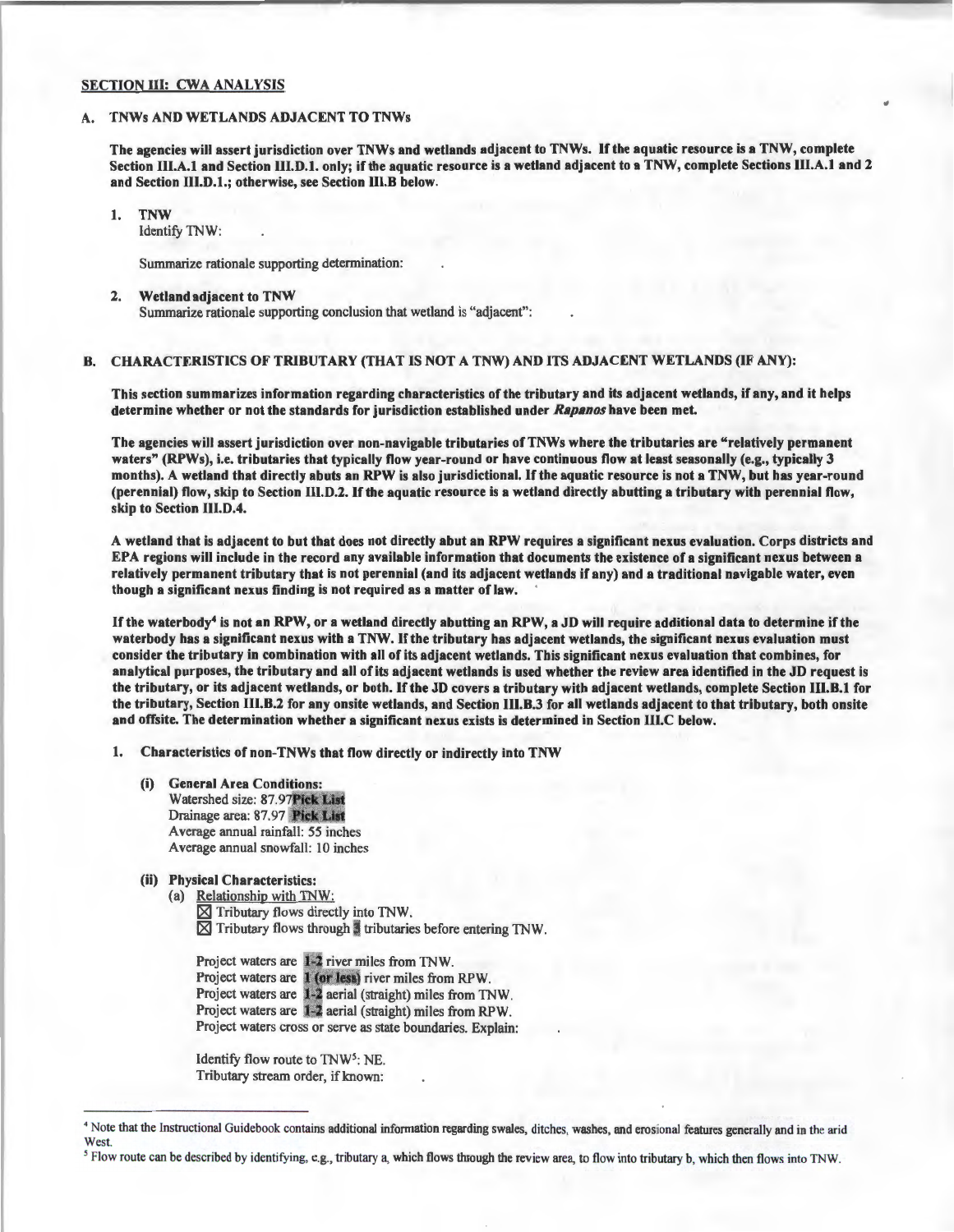|     |                                                                               | (b) General Tributary Characteristics (check all that apply):                                                                                     |                 |                                                                                                                                                        |
|-----|-------------------------------------------------------------------------------|---------------------------------------------------------------------------------------------------------------------------------------------------|-----------------|--------------------------------------------------------------------------------------------------------------------------------------------------------|
|     | <b>Tributary is:</b>                                                          | $\boxtimes$ Natural<br>Artificial (man-made). Explain:                                                                                            |                 |                                                                                                                                                        |
|     |                                                                               | Manipulated (man-altered). Explain:                                                                                                               |                 |                                                                                                                                                        |
|     | Average width: 10 feet                                                        | Tributary properties with respect to top of bank (estimate):                                                                                      |                 |                                                                                                                                                        |
|     | Average depth: 10 feet<br>Average side slopes:                                |                                                                                                                                                   |                 |                                                                                                                                                        |
|     | $\boxtimes$ Silts<br>$\boxtimes$ Cobbles<br><b>Bedrock</b><br>Other. Explain: | Primary tributary substrate composition (check all that apply):<br>$\boxtimes$ Sands<br>$\boxtimes$ Gravel<br>Vegetation. Type/% cover:           |                 | Concrete<br>Muck                                                                                                                                       |
|     | Tributary geometry:                                                           | Presence of run/riffle/pool complexes. Explain: No pools mostly runs and riffles.<br>Tributary gradient (approximate average slope): 1 %          |                 | Tributary condition/stability [e.g., highly eroding, sloughing banks]. Explain: Fairly stable systems.                                                 |
| (c) | Flow:                                                                         |                                                                                                                                                   |                 |                                                                                                                                                        |
|     |                                                                               | Tributary provides for: Seasonal flow<br>Estimate average number of flow events in review area/year: 11-20<br>Describe flow regime: Intermittent. |                 |                                                                                                                                                        |
|     |                                                                               | Other information on duration and volume:                                                                                                         |                 |                                                                                                                                                        |
|     |                                                                               | Surface flow is: Discrete and confined. Characteristics:                                                                                          |                 |                                                                                                                                                        |
|     |                                                                               | Subsurface flow: Yes. Explain findings:<br>$\Box$ Dye (or other) test performed:                                                                  |                 |                                                                                                                                                        |
|     | $\boxtimes$ Bed and banks                                                     | Tributary has (check all that apply):                                                                                                             |                 |                                                                                                                                                        |
|     |                                                                               | $\boxtimes$ OHWM <sup>6</sup> (check all indicators that apply):                                                                                  |                 |                                                                                                                                                        |
|     |                                                                               | clear, natural line impressed on the bank $\boxtimes$<br>$\Box$ changes in the character of soil                                                  |                 | the presence of litter and debris<br>destruction of terrestrial vegetation                                                                             |
|     | shelving                                                                      |                                                                                                                                                   |                 | the presence of wrack line                                                                                                                             |
|     |                                                                               | vegetation matted down, bent, or absent<br>eaf litter disturbed or washed away                                                                    | ⊠<br>⊠<br>scour | sediment sorting                                                                                                                                       |
|     |                                                                               | $\boxtimes$ sediment deposition<br>water staining                                                                                                 |                 | multiple observed or predicted flow events<br>abrupt change in plant community                                                                         |
|     | $\Box$ other (list):                                                          | Discontinuous OHWM. <sup>7</sup> Explain:                                                                                                         |                 |                                                                                                                                                        |
|     |                                                                               | High Tide Line indicated by:                                                                                                                      |                 | If factors other than the OHWM were used to determine lateral extent of CWA jurisdiction (check all that apply):<br>Mean High Water Mark indicated by: |
|     |                                                                               | $\Box$ oil or scum line along shore objects<br>$\Box$ fine shell or debris deposits (foreshore)                                                   | ш               | survey to available datum;<br>physical markings;                                                                                                       |
|     |                                                                               | physical markings/characteristics<br>tidal gauges                                                                                                 |                 | vegetation lines/changes in vegetation types.                                                                                                          |
|     |                                                                               | other (list):                                                                                                                                     |                 |                                                                                                                                                        |
|     | (iii) Chemical Characteristics:                                               |                                                                                                                                                   |                 | Characterize tributary (e.g., water color is clear, discolored, oily film; water quality; general watershed characteristics, etc.).                    |
|     | Explain:                                                                      | Identify specific pollutants, if known: water is fairly clear.                                                                                    |                 |                                                                                                                                                        |
|     |                                                                               |                                                                                                                                                   |                 |                                                                                                                                                        |
|     |                                                                               |                                                                                                                                                   |                 |                                                                                                                                                        |

<sup>6</sup>A natural or man-made discontinuity in the OHWM does not necessarily sever jurisdiction (e.g., where the stream temporarily flows underground, or where the OHWM has been removed by development or agricultural practices). Where there is a break in the OHWM that is unrelated to the waterbody's flow regime (e.g., flow over a rock outcrop or through a culvert), the agencies will look for indicators of flow above and below the break.<br><sup>7</sup>Ibid.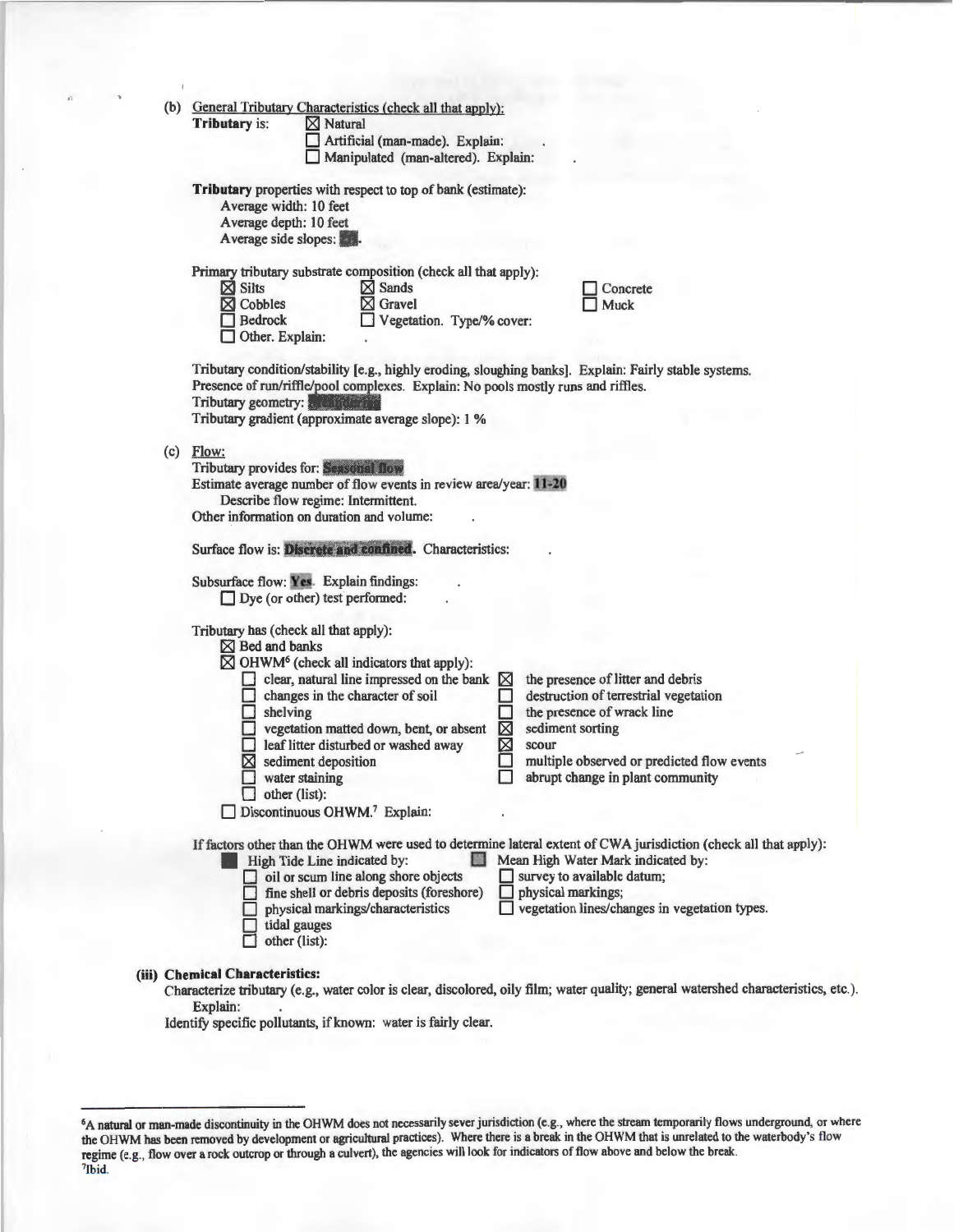## **(iv) Biological Characteristics. Channel supports (check all that apply):**

**D** Riparian corridor. Characteristics (type, average width):

 $\Box$  Wetland fringe. Characteristics:<br> $\boxtimes$  Habitat for:

Habitat for:

- D Federally Listed species. Explain findings:
- Fish/spawn areas. Explain findings:
- Other environmentally-sensitive species. Explain findings:
- [81 Aquatic/wildlife diversity. Explain findings: Streams and adjacent wetlands provide habitat for aquatic and terrestrial

#### species.

#### **2. Characteristics of wetlands adjacent to non-TNW that flow directly or indirectly into TNW**

#### **(i) Physical Characteristics:**

- (a) General Wetland Characteristics:
	- Properties:

Wetland size:O. lacres

Wetland type. Explain:PFOIA.

Wetland quality. Explain:Nondisturbed forested wetland at base of slope within floodplain. Project wetlands cross or serve as state boundaries. Explain:

(b) General Flow Relationship with Non-TNW:

Flow is: Intermittent flow. Explain: Flow is subsurface or sheetflow during large storms.

# **Surface flow is: Overland sheetflow**

Characteristics:

Subsurface flow: Yes. Explain findings: Dye (or other) test performed:

(c) Wetland Adjacency Determination with Non-TNW:

- **Directly abutting**
- **[81** Not directly abutting
	- Discrete wetland hydrologic connection. Explain:
	- $\boxtimes$  Ecological connection. Explain: Wetland is located within the floodplain.
	- **D** Separated by berm/barrier. Explain:

#### (d) Proximity (Relationship) to TNW

Project wetlands are 1-2 river miles from TNW. Project waters are 1-2 aerial (straight) miles from TNW. Flow is from: Wetland to navigable waters. Estimate approximate location of wetland as within the 50 - 100-year floodplain.

## **(ii) Chemical Characteristics:**

Characterize wetland system (e.g., water color is clear, brown, oil film on surface; water quality; general watershed characteristics; etc.). Explain: Water is fairly clear. Identify specific pollutants, if known:

#### **(iii) Biological Characteristics. Wetland supports (check all that apply):**

- $\boxtimes$  Riparian buffer. Characteristics (type, average width):
- Vegetation type/percent cover. Explain:
- **[81** Habitat for:
	- **D** Federally Listed species. Explain findings:
	- D Fish/spawn areas. Explain findings: .
	- D Other environmentally-sensitive species. Explain findings:
	- $\boxtimes$  Aquatic/wildlife diversity. Explain findings: Streams and adjacent wetlands provide habitat for aquatic and terrestrial

species.

All wetland(s) being considered in the cumulative analysis:

Approximately ( ) acres in total are being considered in the cumulative analysis.

**<sup>3.</sup> Characteristics of all wetlands adjacent to the tributary (if any)**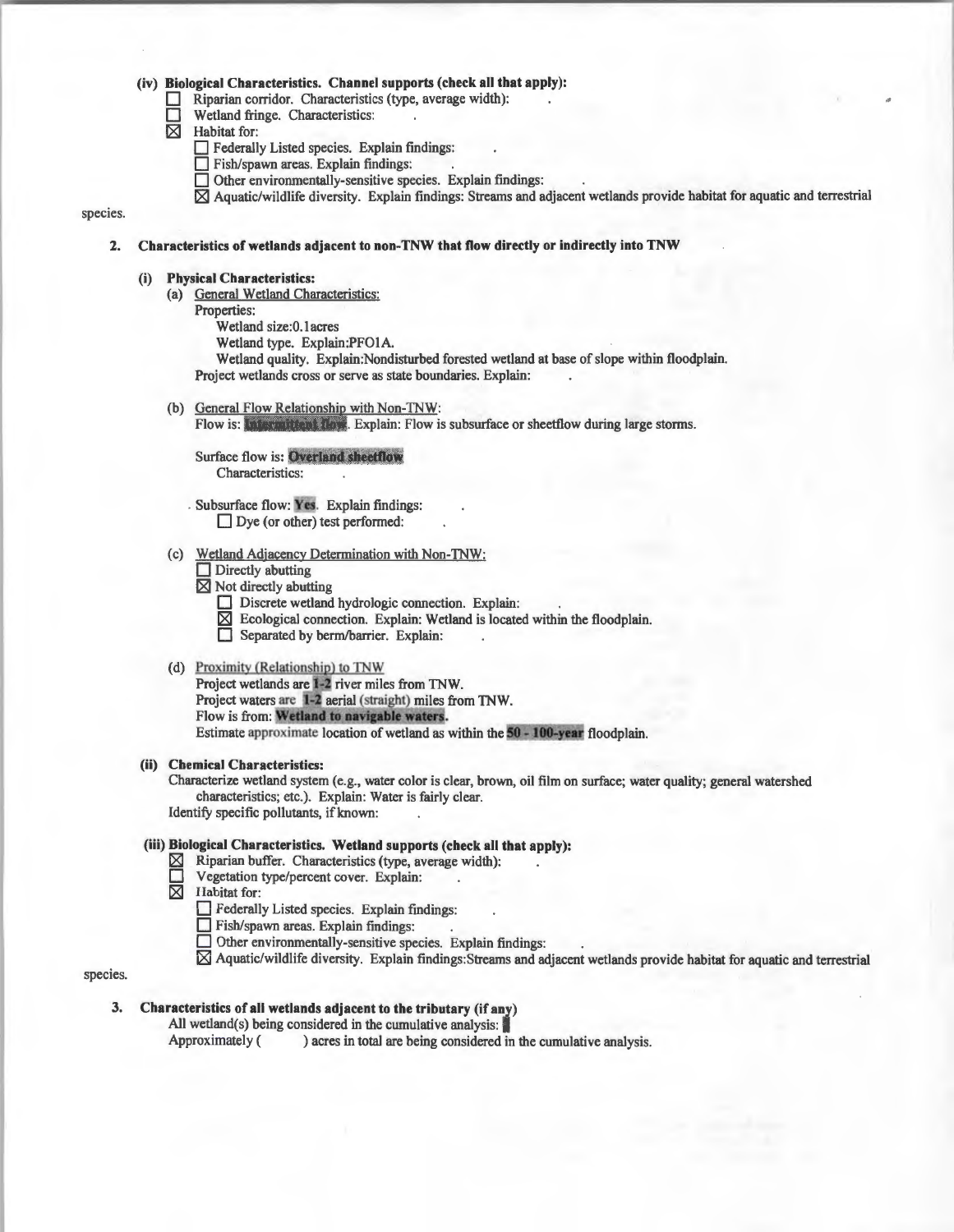For each wetland, specify the following:

Directly abuts? (Y/N) Size (in acres) Directly abuts? (Y/N) Size (in acres)

Summarize overall biological, chemical and physical functions being performed:

## C. SIGNIFICANT NEXUS DETERMINATION

A significant nexus analysis will assess the flow characteristics and functions of the tributary itself and the functions performed by any wetlands adjacent to the tributary to determine if they significantly affect the chemical, physical, and biological integrity of a TNW. For each of the following situations, a significant nexus exists ifthe tributary, in combination with all of its adjacent wetlands, has more than a speculative or insubstantial effect on the chemical, physical and/or biological integrity of a TNW. Considerations when evaluating significant nexus include, but are not limited to the volume, duration, and frequency of the flow of water in the tributary and its proximity to a TNW, and the functions performed by the tributary and all its adjacent wetlands. It is not appropriate to determine significant nexus based solely on any specific threshold of distance (e.g. between a tributary and its adjacent wetland or between a tributary and the TNW). Similarly, the fact an adjacent wetland lies within or outside of a floodplain is not solely determinative of significant nexus.

Draw connections between the features documented and the effects on the TNW, as identified in the *Rapanos* Guidance and discussed in the Instructional Guidebook. Factors to consider include, for example:

- Does the tributary, in combination with its adjacent wetlands (if any), have the capacity to carry pollutants or flood waters to TNWs, or to reduce the amount of pollutants or flood waters reaching a TNW?
- Does the tributary, in combination with its adjacent wetlands (if any), provide habitat and lifecycle support functions for fish and other species, such as feeding, nesting, spawning, or rearing young for species that are present in the TNW?
- Does the tributary, in combination with its adjacent wetlands (if any), have the capacity to transfer nutrients and organic carbon that support downstream foodwebs?
- Does the tributary, in combination with its adjacent wetlands (if any), have other relationships to the physical, chemical, or biological integrity of the TNW?

## Note: the above list of considerations is not inclusive and other functions observed or known to occur should be documented below:

- 1. Significant nexus findings for non-RPW that has no adjacent wetlands and flows directly or indirectly into TNWs. Explain findings of presence or absence of significant nexus below, based on the tributary itself, then go to Section lll.D:
- 2. Significant nexus findings for non-RPW and its adjacent wetlands, where the non-RPW flows directly or indirectly into TNWs. Explain findings of presence or absence of significant nexus below, based on the tributary in combination with all of its adjacent wetlands, then go to Section III.D:
- 3. Significant nexus findings for wetlands adjacent to an RPW but that do not directly abut the RPW. Explain findings of presence or absence of significant nexus below, based on the tributary in combination with all of its adjacent wetlands, then go to Section lll.D: The numerous seasonal channels draining through the site are approximately 3-7 feet wide as they meander through the property. There is some sorting of bed material and has some sinuosity and substrate sorting. The following geomorphology was absent: depositional bars or benches, braided channels and grade controls. The seasonal streams are likely fed by some<br>organization organization of the seasonal channels are located within a forested area. groundwater component. The seasonal channels are located within a forested area. (Organisms): There was some aquatic life within the perennial channel fed by the seasonal channels.

Habitat for Wildlife: A detailed assessment of the quality of wildlife habitat was not performed. The seasonal streams may provide habitat for a variety of upland wildlife species.

Support Nutrient Cycling: The area of review supports nutrient cycling. The riparian forested corridor manages the nutrients from the adjacent forested land. The decidious forest also imputs detritus into the seasonal chan the adjacent forested land. The decidious forest also imputs detritus into the seasonal channel.

Transport: All channels carry sediment from forest runoff as well as the eroding banks and the drainage pattern through the upstream properties. The natural stream bottom has downcut over the years. The stream maintains the capacity to transport sediments from the abutting forest

Pollution Trapping: There is an opportunity for the stream to perform this function. Although it is limited to the relatively small size and reach of the seasonal stream channels.

Water Quality Improvements: The seasonal channel does have vegetative cover to trap and uptake pollutants. The abutting forested uplands filter some runoff.

Temperature: There is vegetative cover on the site that it could help control and maintain the temperatures of the stream. Flood Storage: There is some opportunity for the seasonal channel to provide this function and the perennial channel definitely has flood storage protential.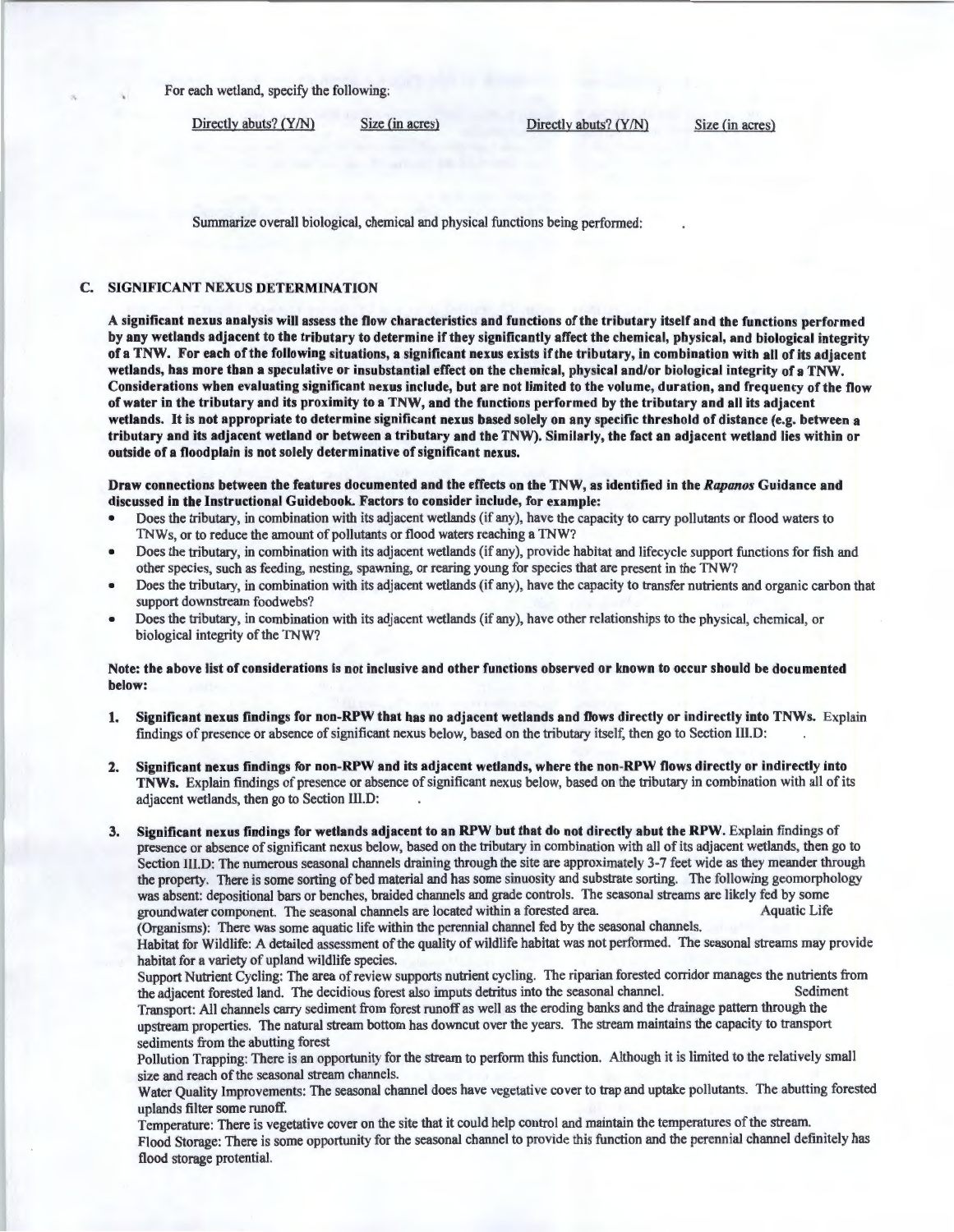Groundwater Discharge: This function was not confirmed in the field. There is an opportunity for the stream to recharge the groundwater system.

Groundwater recharge: This channel has the capacity to store water to slowly release it for groundwater recharge which could possibly contribute to base flow to surface water systems onsite.

Commerce: This channel, on private property, has limited recreational or opportunities to provide commerce because of its small size. However, it does flow into a TNW which does support fishing opportunities downstream and boating in tidal areas. Navigation: This reach is not navigable.

Recreation: This reach, on private property, has limited recreational opportunities because of its small size.

Public Health: The water quality funtions of these channels does influence downstream areas and to that extent it may affect public health.

Signifcant Nexus: Based on the information provided above, the seasonal channels have a significent nexus with the physical, chemical and biological integrity of the TNW.

## DETERMINATIONS OF JURISDICTIONAL FINDINGS. THE SUBJECT WATERS/WETLANDS ARE (CHECK ALL THAT APPLY):

- 1. TNWs and Adjacent Wetlands. Check all that apply and provide size estimates in review area:<br>
TNWs: linear feet width (ft), Or, acres. B TNWs: linear feet width (ft), Or, acres. Wetlands adjacent to TNWs: acres.
- 2. RPWs that flow directly or indirectly into TNWs.

' Tributaries ofTNWs where tributaries typically flow year-round are jurisdictional. Provide data and rationale indicating that tributary is perennial:

Tributaries ofTNW where tributaries have continuous flow "seasonally" (e.g., typically three months each year) are  $\boxtimes$ jurisdictional. Data supporting this conclusion is provided at Section III.B. Provide rationale indicating that tributary flows seasonally: The streams were observed flowing during the October 28, 2013 field review. This is a time of year when water tables are low so these streams flow seasonally. The streams were also flowing during the Corps field review of May 30, 2014.

Provide estimates for jurisdictional waters in the review area (check all that apply):

 $\boxtimes$  Tributary waters: **5,208** linear feet 10 width (ft). Other non-wetland waters: acres.

Identify type(s) of waters:

#### 3. Non-RPWs<sup>8</sup> that flow directly or indirectly into TNWs.

Waterbody that is not a TNW or an RPW, but flows directly or indirectly into a TNW, and it has a significant nexus with a TNW is jurisdictional. Data supporting this conclusion is provided at Section III.C.

Provide estimates for jurisdictional waters within the review area (check all that apply):<br>
Tributary waters: linear feet width (ft).

**B** Tributary waters: linear feet width (ft).

Other non-wetland waters:

Identify type(s) of waters:

## 4. Wetlands directly abutting an RPW that flow directly or indirectly into TNWs.

Wetlands directly abut RPW and thus are jurisdictional as adjacent wetlands.

[J Wetlands directly abutting an RPW where tributaries typically flow year-round. Provide data and rationale indicating that tributary is perennial in Section III.D.2, above. Provide rationale indicating that wetland is directly abutting an RPW:

Im Wetlands directly abutting an RPW where tributaries typically flow "seasonally." Provide data indicating that tributary is seasonal in Section III.B and rationale in Section III.D.2, above. Provide rationale indicating that wetland is directly abutting an RPW: Visual observation during Corps field review that wetland directly abut or touch the seasonal streams with the exception of Wetland A.

Provide acreage estimates for jurisdictional wetlands in the review area: 1.73 acres.

#### 5. Wetlands adjacent to but not directly abutting an RPW that flow directly or indirectly into TNWs.

181 Wetlands that do not directly abut an RPW, but when considered in combination with the tributary to which they are adjacent and with similarly situated adjacent wetlands, have a significant nexus with a TNW are jurisidictional. Data supporting this conclusion is provided at Section III.C.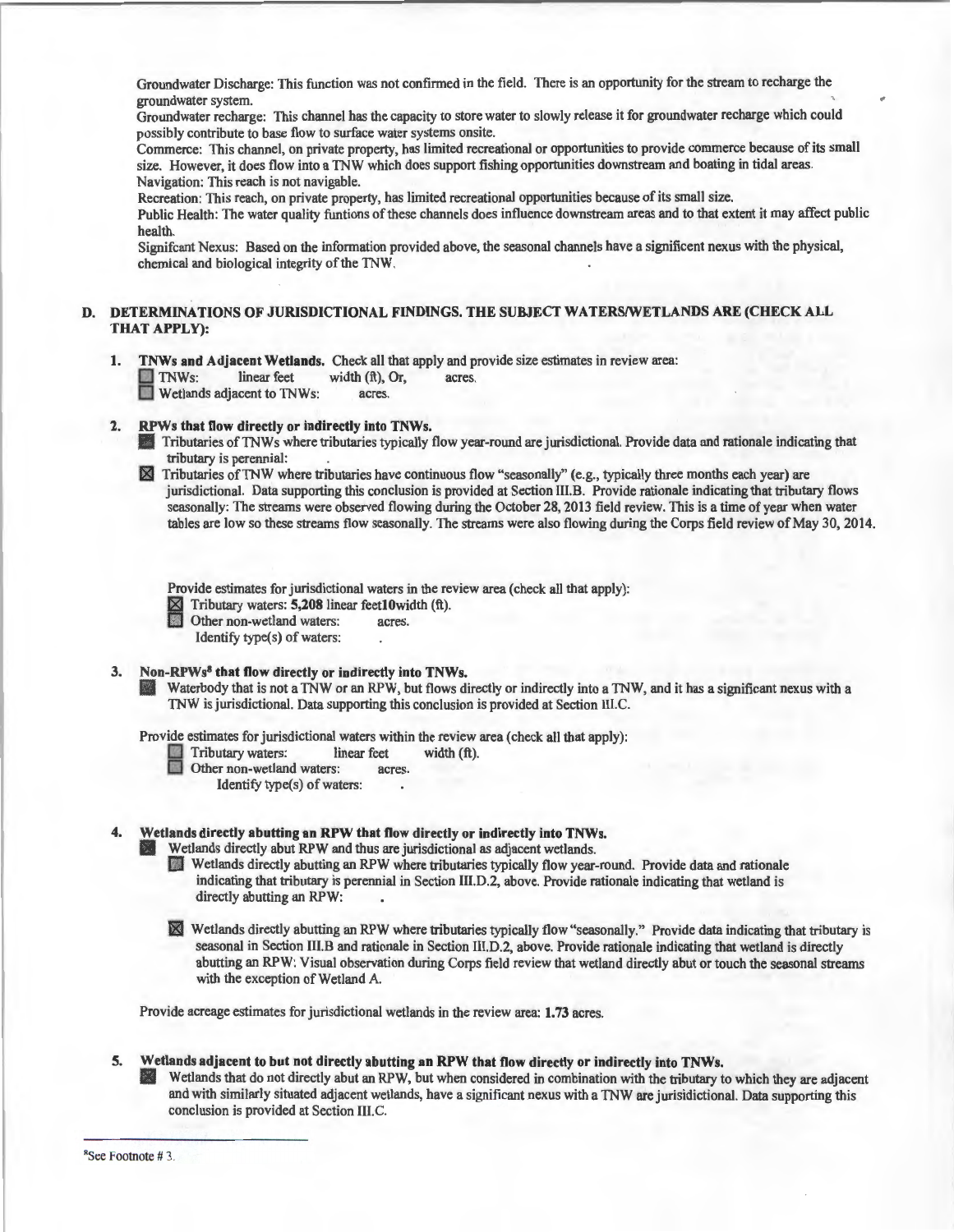Provide acreage estimates for jurisdictional wetlands in the review area: O.lacres.

- 6. Wetlands adjacent to non-RPWs that flow directly or indirectly into TNWs.
	- Wetlands adjacent to such waters, and have when considered in combination with the tributary to which they are adjacent and with similarly situated adjacent wetlands, have a significant nexus with a TNW are jurisdictional. Data supporting this conclusion is provided at Section lll.C.

Provide estimates for jurisdictional wetlands in the review area: acres

7. Impoundments of jurisdictional waters.9

As a general rule, the impoundment of a jurisdictional tributary remains jurisdictional.

**I Demonstrate that impoundment was created from "waters of the U.S.," or Demonstrate that water meets the criteria for one of the categories present<br>I Demonstrate that water is isolated with a nexus to commerce (see E bel** Demonstrate that water meets the criteria for one of the categories presented above (1-6), or

Demonstrate that water is isolated with a nexus to commerce (see E below).

#### E. ISOLATED (INTERSTATE OR INTRA-STATE] WATERS, INCLUDING ISOLATED WETLANDS, THE USE, DEGRADATION OR DESTRUCTION OF WHICH COULD AFFECT INTERSTATE COMMERCE, INCLUDING ANY SUCH WATERS (CHECK ALL THAT APPLY):<sup>10</sup>

which are or could be used by interstate or foreign travelers for recreational or other purposes.

from which fish or shellfish are or could be taken and sold in interstate or foreign commerce.

which are or could be used for industrial purposes by industries in interstate commerce.

**Exploreristate isolated waters.** Explorering Other factors. Explain: Interstate isolated waters. Explain: .

## Identify water body and summarize rationale supporting determination:

Provide estimates for jurisdictional waters in the review area (check all that apply):

Tributary waters: linear feet width (ft).

Other non-wetland waters: acres.

Identify type(s) of waters:

Wetlands: acres.

## F. NON-JURISDICTIONAL WATERS, INCLUDING WETLANDS (CHECK ALL THAT APPLY):

- If potential wetlands were assessed within the review area, these areas did not meet the criteria in the 1987 Corps of Engineers Wetland Delineation Manual and/or appropriate Regional Supplements.
- **L'I Review area included isolated waters with no substantial nexus to interstate (or foreign) commerce.** 
	- **D** Prior to the Jan 2001 Supreme Court decision in "SWANCC," the review area would have been regulated based solely on the "Migratory Bird Rule" (MBR).
	- Waters do not meet the "Significant Nexus" standard, where such a finding is required for jurisdiction. Explain:

Other: (explain, if not covered above):

Provide acreage estimates for non-jurisdictional waters in the review area, where the sole potential basis of jurisdiction is the MBR factors (i.e., presence of migratory birds, presence of endangered species, use of water for irrigated agriculture), using best professional judgment (check all that apply):

|      |                           | Non-wetland waters (i.e., rivers, streams): |                                       | linear feet | width $(fth)$ . |  |
|------|---------------------------|---------------------------------------------|---------------------------------------|-------------|-----------------|--|
|      | Lakes/ponds:              | acres.                                      |                                       |             |                 |  |
|      | Other non-wetland waters: |                                             | acres. List type of aquatic resource: |             |                 |  |
| EEEE | Wetlands:                 | acres.                                      |                                       |             |                 |  |
|      |                           |                                             |                                       |             |                 |  |

Provide acreage estimates for non-jurisdictional waters in the review area that do not meet the "Significant Nexus" standard, where such a finding is required for jurisdiction (check all that apply):

- width (ft). Lakes/ponds: acres. Non-wetland waters (i.e., rivers, streams): linear feet,<br>Lakes/ponds: acres.<br>Other non-wetland waters: acres. List type of aquatic<br>Wetlands: acres.
- acres. List type of aquatic resource:
- Wetlands:

<sup>&</sup>lt;sup>9</sup> To complete the analysis refer to the key in Section III.D.6 of the Instructional Guidebook.<br><sup>10</sup> Prior to asserting or declining CWA jurisdiction based solely on this category, Corps Districts will elevate the action review consistent with the process described in the Corps/EPA *Memorandum Regarding CWA Act Jurisdiction Following Rapanos.*